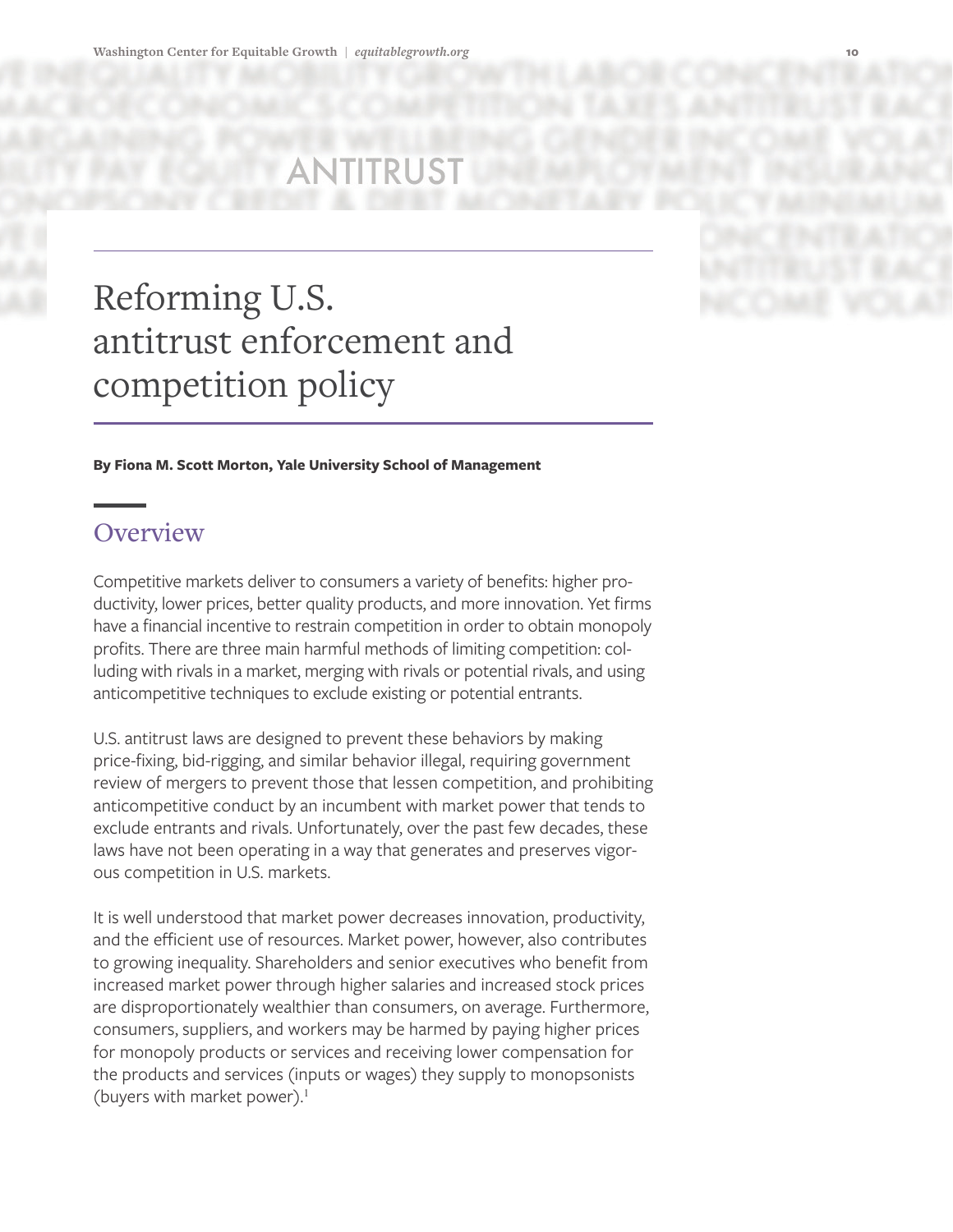Consumption, by contrast, is not nearly so concentrated. Joshua Gans at the University of Toronto's Rotman School of Management and his co-authors report that the consumption of the top 20 percent of the wealth distribution in the United States is approximately equal to that of the bottom 60 percent, but their equity holdings are 13 times larger. Thus, if a dollar of monopoly profit is transferred to lower prices, most of that dollar moves from benefitting the top 10 percent through the value of their stock or dividends to instead benefitting the bottom 90 percent through lower costs of purchases.

Therefore, antitrust enforcement redistributes wealth without incurring the traditional shadow costs arising from taxation and, indeed, is an actively beneficial form of redistribution for the economy.<sup>2</sup> Because antitrust enforcement both redistributes income and wealth to the bottom 90 percent of the population, as well as increases efficiency, it should be the first choice of policymakers concerned with equity. The standard for anticompetitive harm that courts use today is the protection of consumer welfare—meaning price, quality, and innovation, now and in the future. Antitrust enforcement using the best available economic tools—developed, in some cases, decades ago—generates the evidence needed to show where such anticompetitive conduct is present.

The underenforcement described below is the fault neither of this standard nor of the economic tools themselves—though they could, of course, be better. The antitrust underenforcement we see today is primarily the result of decisions made over the past 40 years in the courts.

The four policies I recommend to reverse this harmful trend are:

- **Dramatically increase the budgets of two federal antitrust agencies, the Federal** Trade Commission and the Antitrust Division of the U.S. Department of Justice, which would be less expensive than it might appear because the two agencies collect disgorgement and restitution awards that flow back to consumers.
- **Appoint leaders of these two agencies who are committed to using the** best tools available to reverse the decline in competition. Aggressive but appropriate enforcement will either lead to good results or will identify failures in the law or by the judiciary to protect competition and consumers.
- Support and pass new legislation so that Congress can make it clear to the courts how it would like federal antitrust laws to be enforced and require courts to adopt up-to-date economic learning.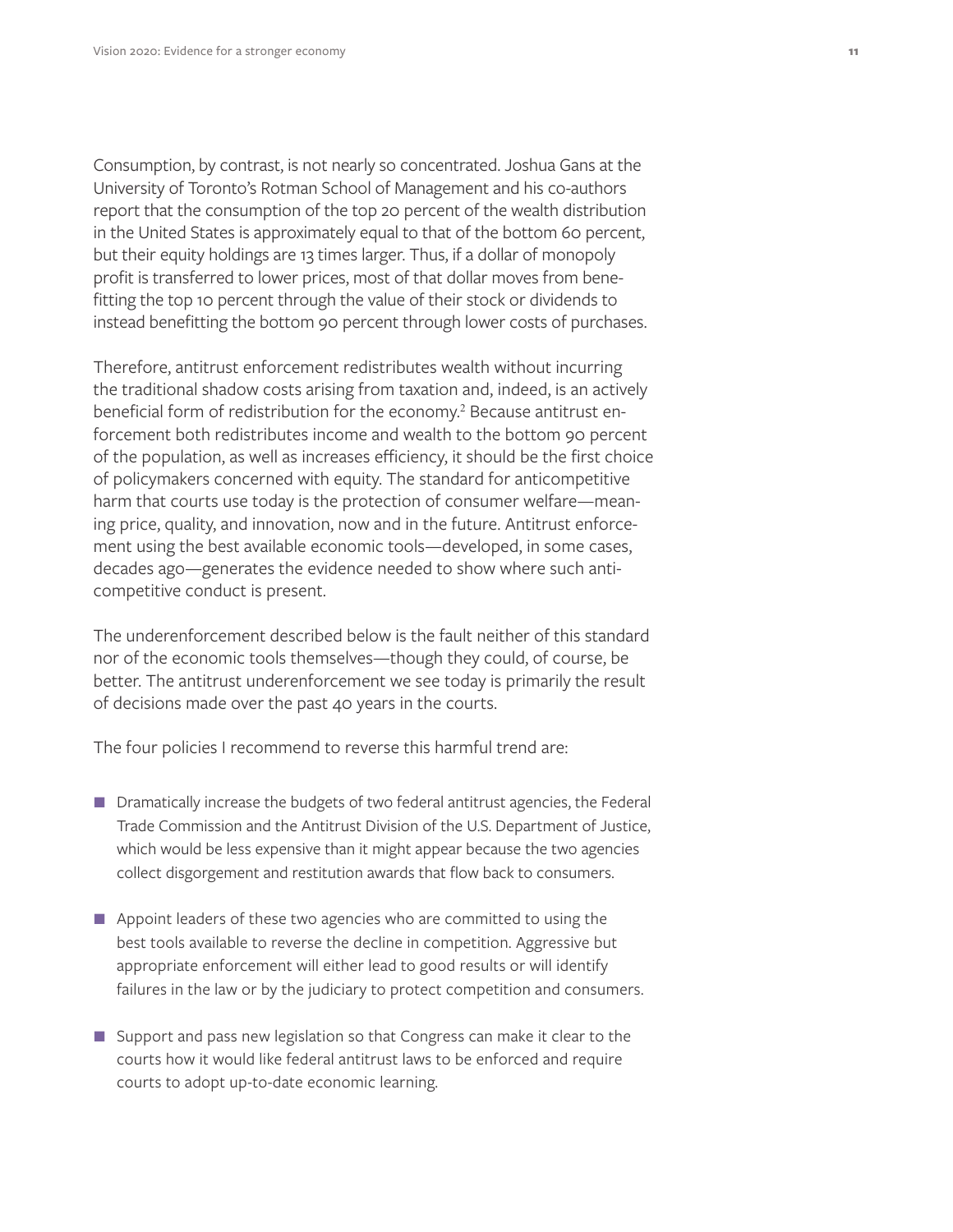■ Create a new "Digital Authority" to enforce privacy laws, protect digital identities and consumer data from being monopolized by private firms with market power, and create baseline conditions conducive to competition in digital marketplaces.

This essay will first address the "hot" topics in antitrust today, such as technology markets and digital platforms, as well as important everyday markets such as agriculture, transport, and pharmaceutical products, and then turn to my recommended reforms.

#### Key Takeaways

#### **THE EVIDENCE**

- Competitive markets deliver higher productivity, lower prices, betterquality products, and more innovation, yet firms often seek to restrain competition to obtain monopoly profits.
- $\blacksquare$  Today, there is increasing evidence that many firms are unrestrained by antitrust enforcement and engage in anticompetitive mergers, anticompetitive exclusion, and collusion with rivals.

#### **THE SOLUTIONs**

■ U.S. antitrust laws need to be strengthened, particularly in the area of mergers and exclusionary conduct, and a new digital regulatory authority that would enforce privacy laws and create conditions conducive to competition would improve outcomes in digital markets.

## Market power has increased

The evidence for the failure of current U.S. antitrust policy is detailed in my report from May 2019 titled "Modern U.S. antitrust theory and evidence amid rising concerns of market power and its effects," and its accompanying database.<sup>3</sup> Economic evidence of rising market power comes from large samples of firms and industries. One widely discussed study of all publicly traded firms finds that markups (the difference between the price charged to a consumer and the cost to make an additional unit) have risen sharply since 1990 among firms in the top half of the markup distribution.<sup>4</sup> Macroeconomists have further documented a declining share of national incoming going to workers and a rising share going to profit.<sup>5</sup> New theories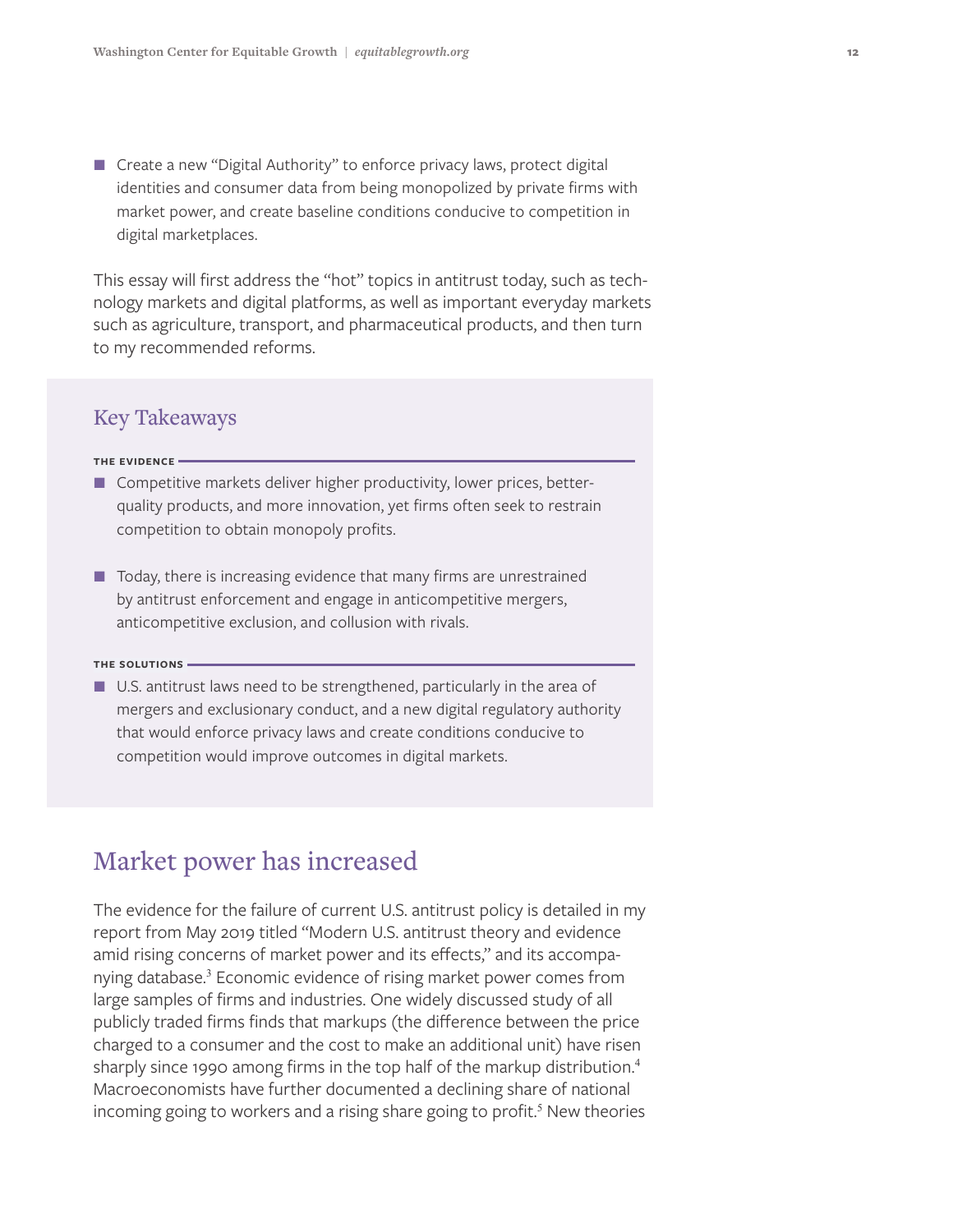whose empirical implications are only now being explored also are possible contributors to rising market power. For instance, the huge growth in overlapping equity ownership of rival firms by diversified financial investors over the past four decades has plausibly led to less aggressive competition in many industries.<sup>6</sup>

Still more evidence of market power comes from labor markets—in this case monopsony power, which is exercised by a buyer with market power (such as an employer) to pay less for its inputs (such as workers). Because workers have specialized skills and are often geographically constrained, monopsony power is common. Recent studies find that employers have monopsony power over college professors and nurses.<sup>7</sup> Wages for nurses may stagnate after hospital mergers for this reason. The extensive use of noncompete agreements in employment contracts involving low-wage fastfood workers and the no-poach agreements between a number of hightech firms over software engineers and between rail equipment suppliers over their workers, provide additional examples of anticompetitive conduct that harms workers<sup>8</sup>

Evidence that antitrust laws are falling short is plentiful. Many cartels go undiscovered, and tacit collusion is probably even more prevalent because it is harder for antitrust enforcers to prosecute and deter.<sup>9</sup> Anticompetitive horizontal mergers (between rivals) appear to be underdeterred.<sup>10</sup> A variety of clever strategies used by incumbents to exclude entrants, either by purchasing them when they are nascent or using tactics to confine them to a less threatening niche or forcing them to exit have been successfully deployed in recent years, often when antitrust enforcement is late or absent.<sup>11</sup>

Each of these sources of concern can be critiqued, but together they make a compelling case. Some of the evidence may have benign explanations in part, such as the growing importance of fixed costs, for example, when creating software or pharmaceuticals that leads naturally to higher markups, or the increasing benefit of being on the same platform with other users (known as "network effects" in the case of a social media site). Firms in industries with high fixed costs or large network externalities may exhibit high profits and productivity and low labor shares, and may earn high profits because they had a good idea early and executed well, thereby getting adoption from many consumers.12 Nonetheless, the overall picture is clear that market power has been growing in the United States for decades. Moreover, even where the explanation for growing market power is benign, we must ensure that companies do not use anticompetitive tactics to protect their position.

Firms with market power need not compete aggressively to sell their products, so they tend to raise prices, reduce quality, and/or innovate less. Market power can also contribute to slowed economic growth by, for example, sup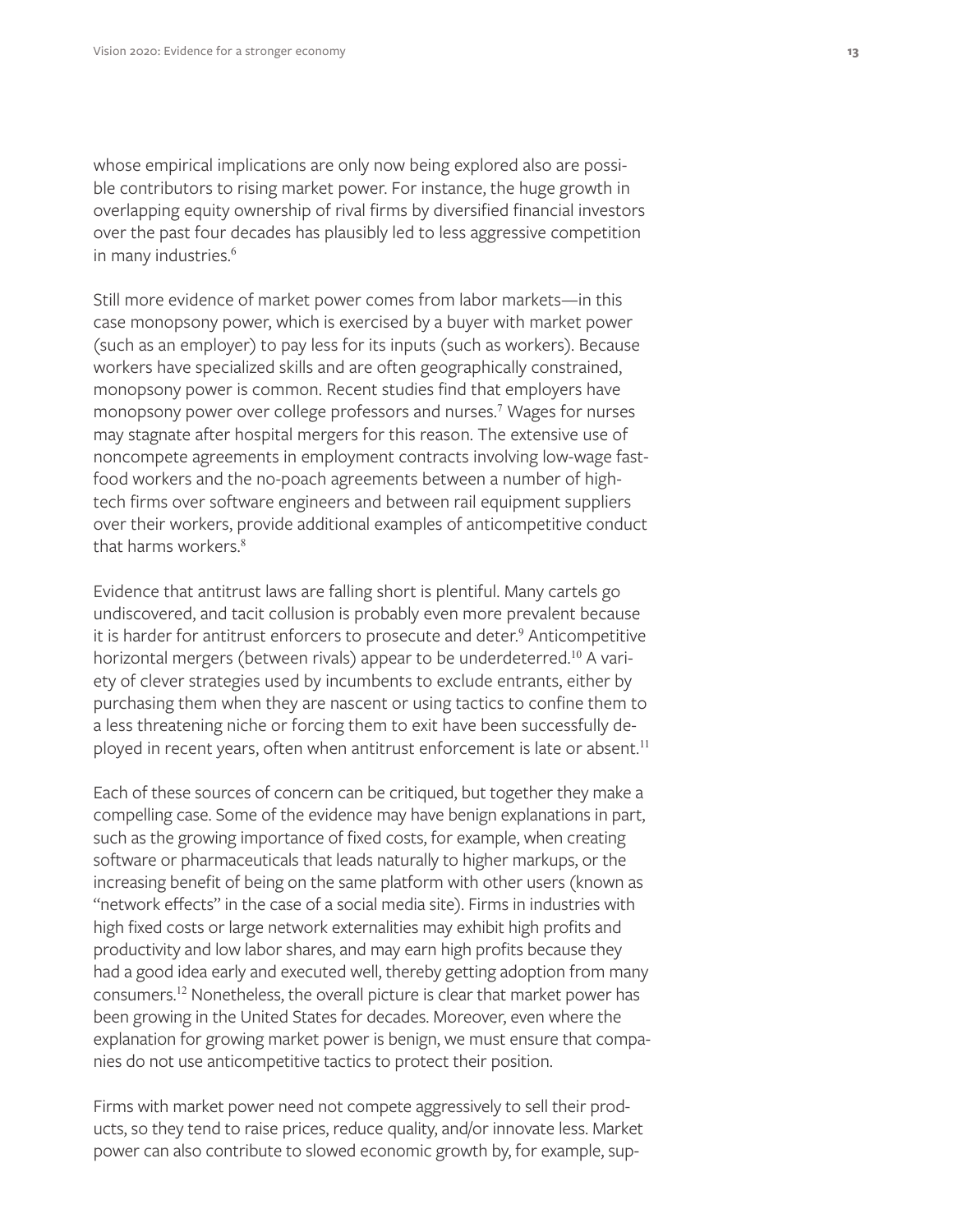pressing productivity increases.<sup>13</sup> Theoretical and empirical economic studies convincingly show that innovation is harmed by anticompetitive conduct.<sup>14</sup>

This is why antitrust enforcement is such a terrific policy tool to strengthen competition—it does not come with an efficiency downside, as do most policies that redistribute income. Policies that enhance competition are unambiguously beneficial for efficiency, as well as inclusive prosperity, with minor qualifications.15 Other policies for addressing inequality, in particular, such as labor market and tax policies, may create disincentives or allocative efficiency losses that must be weighed against their distributional benefits. Policies to enhance competition, by contrast, offer what is close to a free lunch.<sup>16</sup>

## An agenda to confront market power

An antitrust enforcement policy agenda to confront rising market power has four parts: increase enforcement resources; appoint agency leaders committed to using the best tools to combat the decline in competition; reform statutes to deter and prevent anticompetitive conduct more effectively; and use regulatory tools to foster competition. Let's look at each of these policy components in turn.

#### **Increase resources for enforcement**

The resources expended on enforcing the antitrust laws in the United States are lower as a proportion of Gross Domestic Product than they were for most of the mid-1900s and have experienced a notable decline since 2000. Interestingly, this decline coincides with a rise in markups by firms, an increase in U.S. Supreme Court opinions protecting monopolists, and increasing policies that benefit incumbents. These patterns are consistent with the interests that favor corporate profits over consumers and those firms gaining more control of the political process to achieve all of these goals.

Approximately doubling the budget of both federal antitrust agencies would restore resources to a level where the agencies would be able to combat much more of the anticompetitive conduct present in the economy. In increasing resources, Congress should also consider whether it should provide funds to bolster the enforcement efforts of state attorneys general.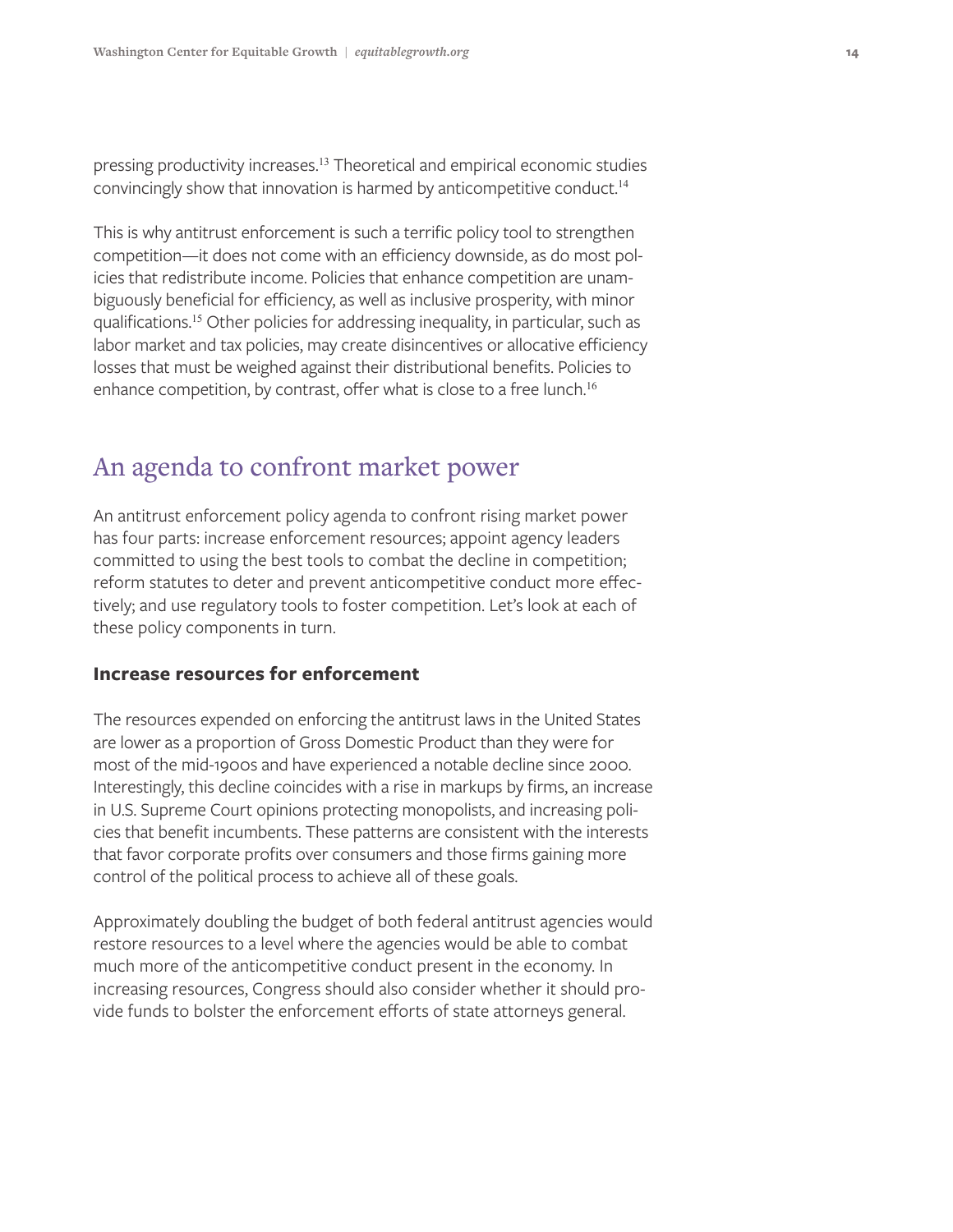#### **Appoint leaders committed to using the best tools available to enforce competition rules**

Effective antitrust enforcement requires the appointment of enforcers who will vigorously protect consumers using modern economic tools. This will inevitably require litigation in the face of hostile legal rules, and possibly losses. Yet aggressive but appropriate enforcement will either lead to good results or identify failures by the judiciary to protect competition and consumers.

Leadership at the two agencies that is committed to reversing the decline in competition could take full advantage of existing antitrust laws. The game theory revolution (creation of tools to understand strategic interactions) in microeconomics beginning in the 1980s and the development of empirical techniques from the 1990s onward provide underutilized tools to identify and quantify harmful practices that can be attacked under the current antitrust rules.17

The enforcement agencies already use econometric methods, sophisticated simulations, bargaining theory, and other tools to identify harmful conduct and choose which cases to bring to court, yet in some instances, courts have trouble understanding these tools and resist accepting them as state of the art. Too often, court decisions, such as in the merger of AT&T Inc. and Time Warner Inc., reject modern economic ideas.<sup>18</sup> Rather than change strategies, enforcers must continue to rely on the best arguments and evidence even if there is a chance that in the short run a court will not understand. Sound economics is critical to this approach: It shows where there is harm to consumers and explains how that conduct is harming consumers. Over time, the economic arguments can educate all of society, both the public and the courts. This is not an easy task but generates broad-based benefits.

The history of pharmaceutical pay-for-delay litigation amounts to a long string of losses in court for the Federal Trade Commission against drugmakers, eventually followed by success.<sup>19</sup> This history shows that the agencies are capable of convincing courts to change their views when they rely on sound economics and persevere. Moreover, publicly demonstrating the harm through an ultimately unsuccessful court challenge can clarify to the public and to Congress when a court is ideologically opposed to protecting consumers from that harm.

One of today's significant challenges is convincing courts to do more to protect potential competition from anticompetitive conduct.<sup>20</sup> When markets become more concentrated because of network effects or economies of scale, the primary locus of competition shifts from competition *in* the market to competition *for* the market. In that setting, consumers rely on competitors who are about to enter, could potentially enter, or who are nascent competi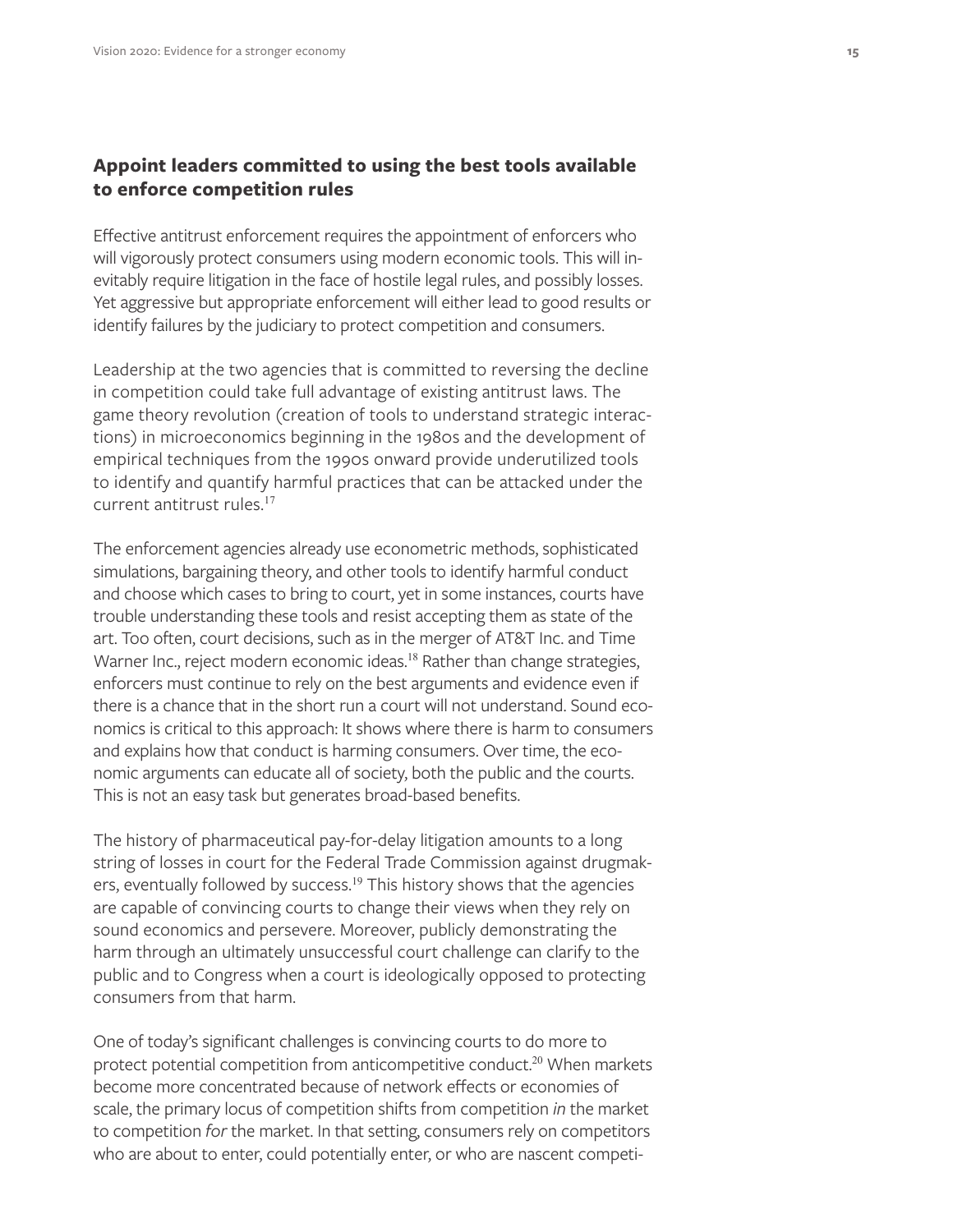tors in the market to put pressure on oligopolists or dominant firms, making potential competition a critical source of consumer welfare.

While antitrust enforcers have had some success in attacking conduct by a monopolist that excluded nascent competition, as in high-profile litigation involving Microsoft Corp. two decades ago, doing so is particularly challenging when the excluded product poses a future competitive threat but has not yet had substantial marketplace success.<sup>21</sup> The next leaders at the antitrust agencies must understand the need to bring cutting-edge cases to protect potential competition even in the face of legal hurdles.

#### **Reform antitrust statutes to deter and prevent anticompetitive conduct more effectively**

Increasing resources and more aggressive enforcement alone will not solve the problem. Judicial decisions interpreting the antitrust laws have significantly crippled antitrust enforcement. These decisions reflect, at best, an archaic economic understanding of competition or, at worst, simply bad economic reasoning.

Under a series of U.S. Supreme Court decisions over the past decade, for example, it is doubtful that the government could have successfully broken up AT&T's phone monopoly in the 1980s. That break up, arguably the government's most successful monopolization prosecution, focused on AT&T's refusal to allow MCI, a long-distance competitor, to connect its long-distance service to local phone monopolies. In *Verizon Communications v. Trinko*, the Supreme Court dramatically expanded a monopolists' ability to avoid antitrust liability when it refuses to deal with competitor or potential competitor, and also implied that antitrust concerns are subordinate in an industry subjected to the regulation.<sup>22</sup> More recently, the Supreme Court misapplied basic economic reasoning in a case that, under some interpretations, has the potential to almost exempt technology platforms from antitrust enforcement: *Ohio v. American Express*. 23 Since technology platforms comprise an ever-increasing share of economic activity, this situation is of grave concern.<sup>24</sup>

Even where the antitrust plaintiffs have been successful, the difficulty and cost of those successes suggest systematic underweighting of the benefits of competition and deference to the desire of the corporation for increased market power. The government's long battles over stopping payfor-delay deals and anticompetitive hospital mergers are notable examples of this misalignment, as is the approval by the government of the Sprint-T-mobile merger. In all of these cases, the corporations did not seek that market power on the merits, but through regulation (*Trinko* or state-supervised hospital mergers), exclusion (pay for delay and *American Express*), or merger (AT&T-TimeWarner or Sprint-T-mobile).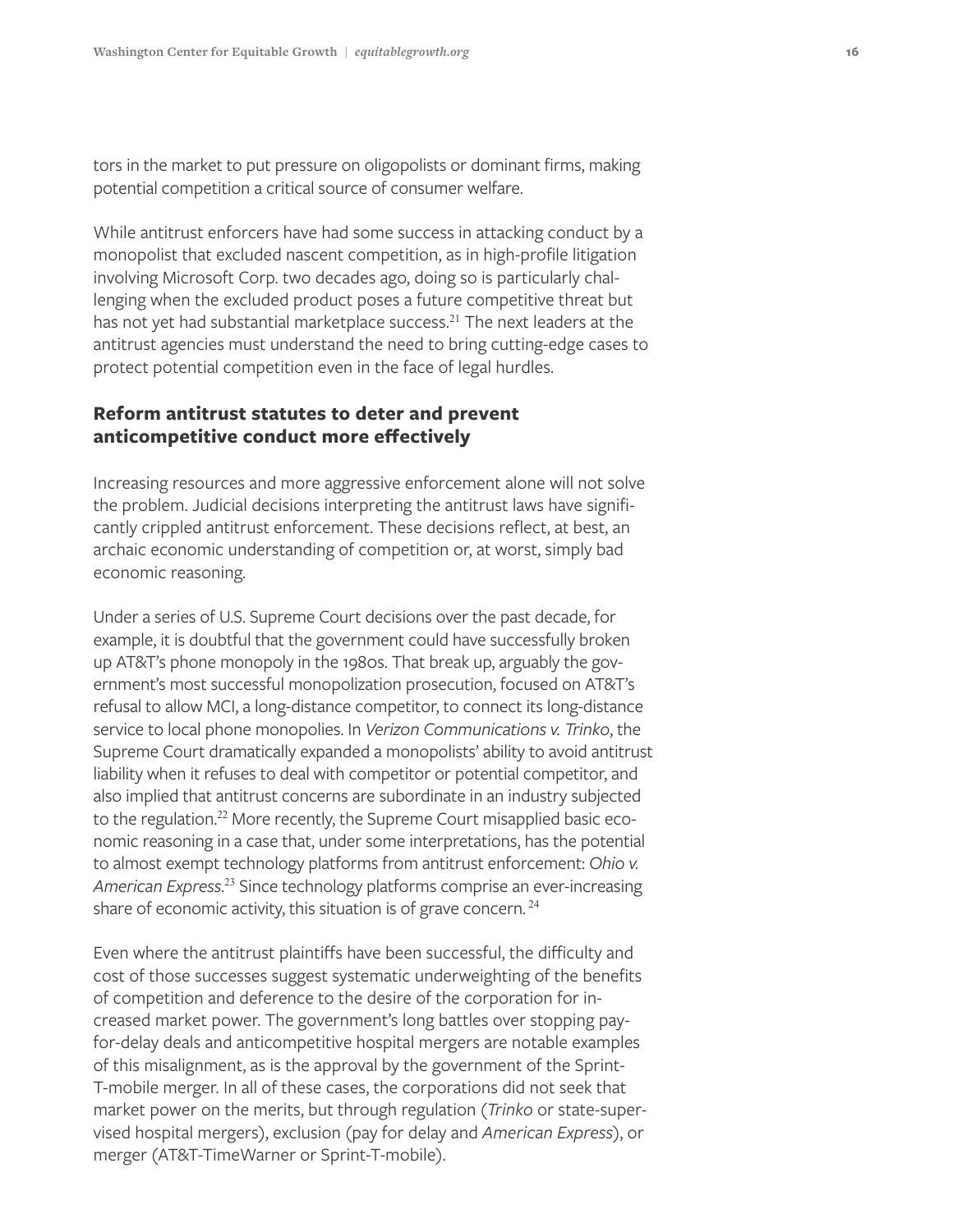Despite the government's success in some merger litigation, this success only occurs in transactions that most clearly violate the law.<sup>25</sup> The fact that the two antitrust agencies must litigate cases that are clearly anticompetitive—rather than the parties not even considering the deal in the first place or abandoning it after the government makes its concerns known—speaks to the limitations of current antitrust legal doctrine.

It would likely take decades to reverse this body of accumulated legal doctrine, even if every future case that was litigated were decided with perfect accuracy. Fortunately, Congress is the final arbiter on competition law and can change it to reflect the desire of society for competitive markets. Congress has not substantively amended those laws in more than 60 years. A broad foundation of economic research supports retooling our antitrust laws for the 21st century and restoring the vigor that was originally intended. Although legislation can take many forms, successful antitrust reform legislation should accomplish four goals:

- Overturn Supreme Court precedent that has inoculated exclusionary conduct from antitrust scrutiny even when it harms competition by eliminating or harming competitors
- **Prohibit courts from assuming that some aspect of a market is competitive** or will become competitive rather than assessing the evidence in the case
- Create simple rules (known as presumptions) that will lower the resource cost of enforcement for conduct and acquisitions that economic research shows are likely to raise competitive problems
- Clarify that the antitrust laws are designed to protect competition that may manifest itself across a broad range of outcomes such as higher prices, reduced quality, harm to innovation, lower input prices, and elimination of potential competition

Lastly, Congress could consider two ways to raise the expertise level of judges. One is to require the court to hire its own economic expert in an antitrust case, paid by the parties. The neutral expert's task would be to help the court understand the economics presented by each side. A second option is to create a specialized trial court to hear cases brought under the federal antitrust laws.26 Doing so would allow antitrust cases to be heard by judges with experience in evaluating complex economic evidence. A sophisticated judge would encourage litigants to rely on the best economic arguments and modern economic tools applied to the facts in the case, improving the accuracy of judicial decisions and discouraging judicial acceptance of the erroneous general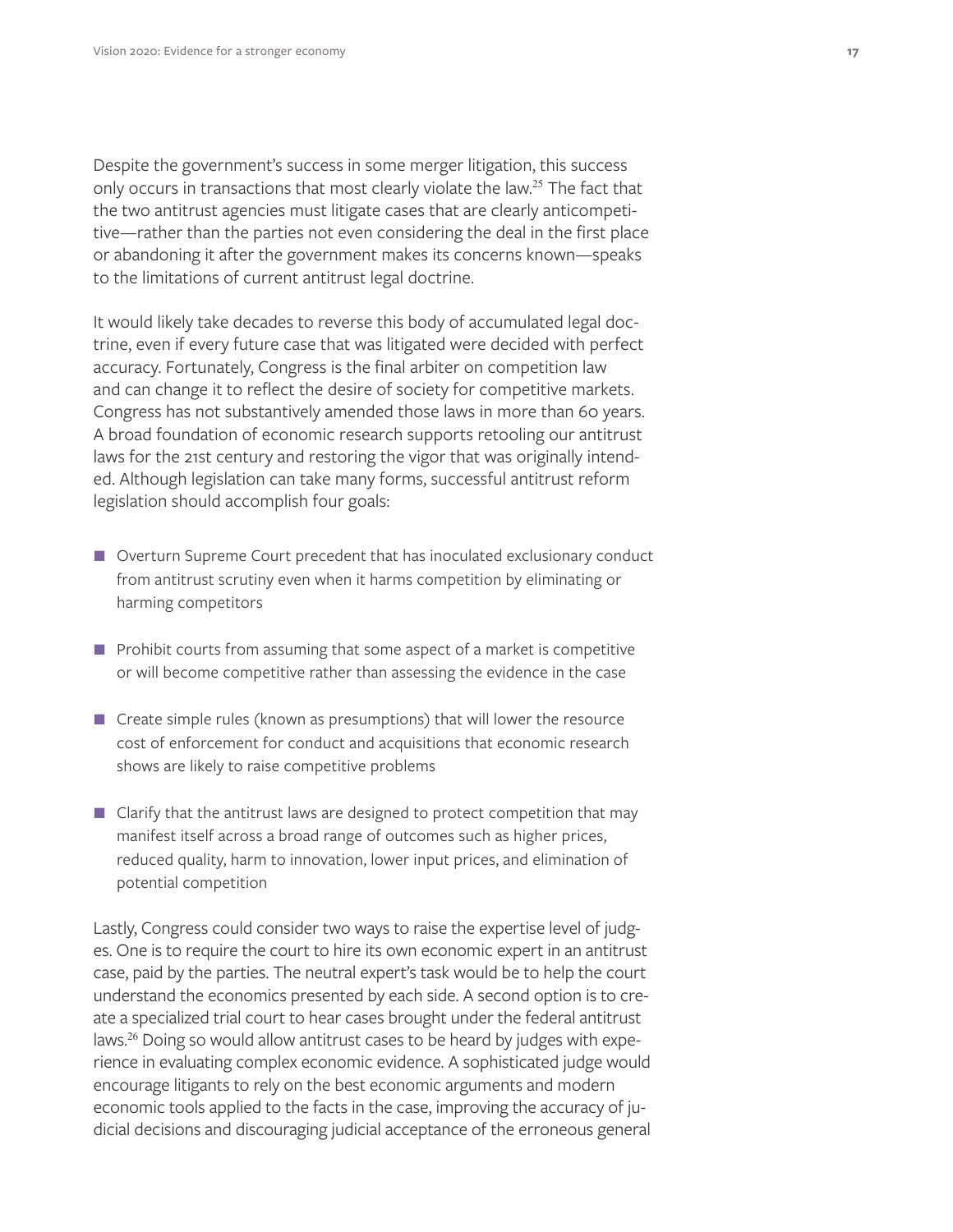economic assumptions that have supported relaxed antitrust enforcement.<sup>27</sup> A term on such a specialized court should be of relatively short duration to limit the possibility of capture or entrenchment.

# Complementary regulation that promotes competition: Create a federal digital authority

There is a real need for federal agency to regulate digital businesses. This new agency could create a baseline level of competition in an area that lacks it. Regulations under its purview could enhance competition by, for example, facilitating digital-data portability that would allow a consumer to take her own data in a usable format from one provider to a competitor (such as moving purchase history from Amazon.com to Jet.com).

A new agency also could define and regulate "interoperability" in the digital arena; for example, a Verizon phone can call an AT&T phone because they are interoperable. A digital authority could ensure social media sites were also interoperable so that a person who uses Snap, for example, could follow her friends who post content on Instagram or another site. And it could consider the creation of open standards that promote competition, such as a standard for micropayments. These payments in fractions of a cent cannot practically be made today because the transaction cost is higher than the amount being paid. But micropayments may be critical in compensating consumers for their attention, may be an important dimension of competition between platforms, and may aggregate to significant benefit to consumers. By creating one system, a regulator could enable price competition in attention markets.

In addition, this new regulator could be tasked with enforcing somewhat stricter antitrust laws for those digital platforms or sectors that Congress felt required additional scrutiny and speed, or where competition was particularly valuable for society. This would allow a faster, more specialized agency to protect small entrants into digital marketplaces from exclusion or discrimination by the incumbent platform. It would also allow for review of even the smallest acquisitions when those small firms are being acquired by the largest incumbents. In general, the agency could have a mandate to protect and facilitate entry to address competition problems in the digital sector.

*—Fiona M. Scott Morton is the Theodore Nierenberg Professor of Economics at the Yale University School of Management. (This essay draws on ideas developed in prior work jointly with Jonathan Baker, a research professor of law at American University Washington College of Law.)*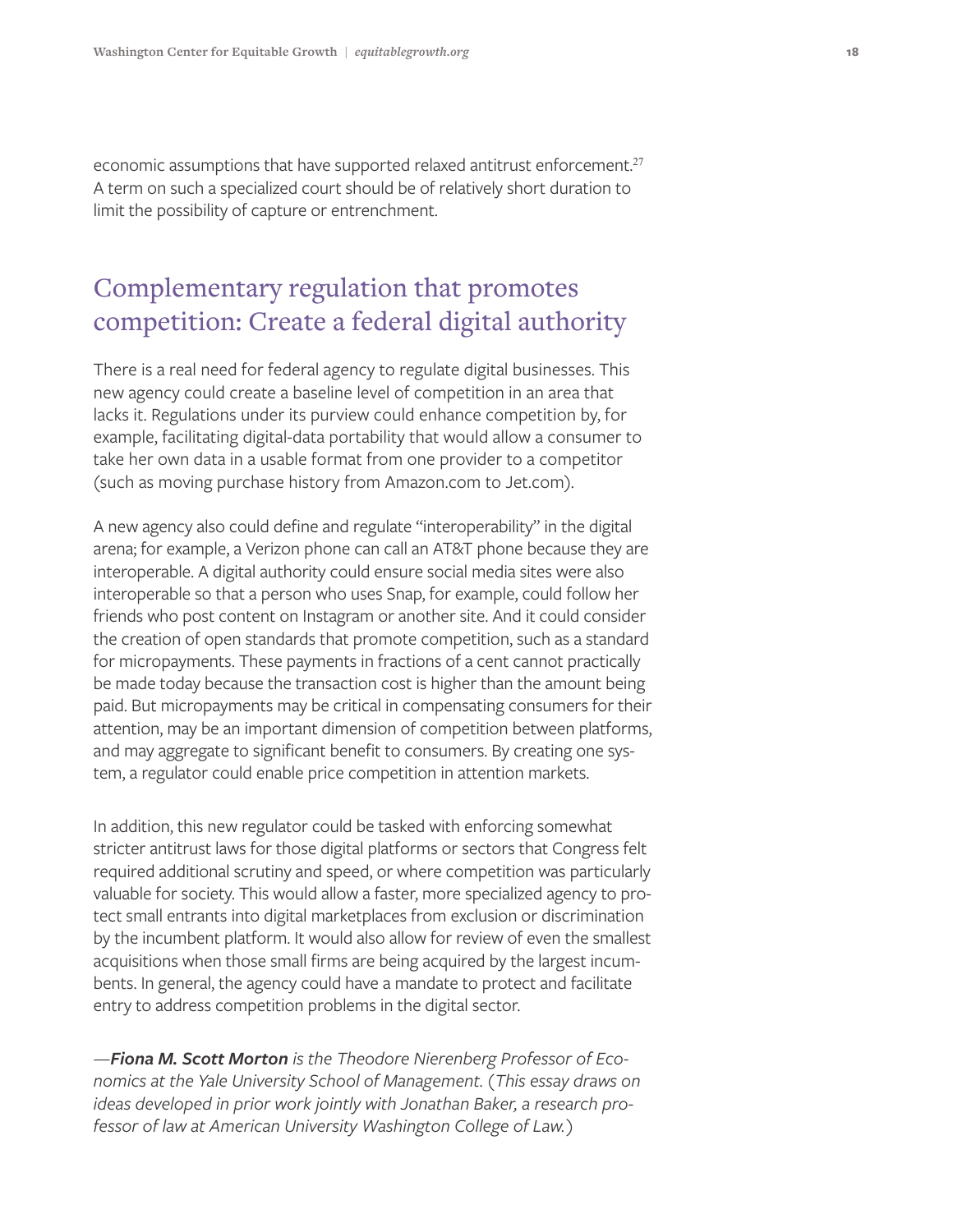## Endnotes

- Sean Ennis and others, "Inequality: A Hidden Source of Market Power" (Organisation for Economic Co-operation and Development, 2017), available at [http://www.oecd.org/](http://www.oecd.org/competition/inequality-a-hidden-cost-of-market-power.htm) [competition/inequality-a-hidden-cost-of-market](http://www.oecd.org/competition/inequality-a-hidden-cost-of-market-power.htm)[power.htm;](http://www.oecd.org/competition/inequality-a-hidden-cost-of-market-power.htm) Joshua Gans and others, "Inequality and Market Concentration, When Shareholding is More Skewed than Consumption." Working Paper no. 25395 (National Bureau of Economic Research, 2018), available at [http://www.nber.](http://www.nber.org/papers/w25395) [org/papers/w25395.](http://www.nber.org/papers/w25395)
- 2 The exercise of monopsony power in labor markets further contributes to increased inequality. Nor does greater market power in product markets benefit workers. With the decline of private-sector unionization, workers have limited ability to appropriate any increase in producer surplus.
- 3 Fiona Scott Morton, "Modern U.S. antitrust theory and evidence amid rising concerns of market power and its effects" (Washington: Washington Center for Equitable Growth, 2019), available at [https://equitablegrowth.org/](https://equitablegrowth.org/research-paper/modern-u-s-antitrust-theory-and-evidence-amid-rising-concerns-of-market-power-and-its-effects/) [research-paper/modern-u-s-antitrust-theory](https://equitablegrowth.org/research-paper/modern-u-s-antitrust-theory-and-evidence-amid-rising-concerns-of-market-power-and-its-effects/)[and-evidence-amid-rising-concerns-of-market](https://equitablegrowth.org/research-paper/modern-u-s-antitrust-theory-and-evidence-amid-rising-concerns-of-market-power-and-its-effects/)[power-and-its-effects/](https://equitablegrowth.org/research-paper/modern-u-s-antitrust-theory-and-evidence-amid-rising-concerns-of-market-power-and-its-effects/).
- Jan De Loecker and Jan Eeckhout, "The Rise of Market Power and the Macroeconomic Implications." Working Paper No. 23687 (National Bureau of Economic Research, 2017), available at [http://www.nber.org/papers/w23687.pdf.](http://www.nber.org/papers/w23687.pdf)
- 5 Simcha Barkai, "Declining Labor and Capital Shares." Working Paper No. 2 (University of Chicago Stigler Center, 2016), available at [http://home.uchicago.edu/~barkai/doc/](http://home.uchicago.edu/~barkai/doc/BarkaiDecliningLaborCapital.pdf) [BarkaiDecliningLaborCapital.pdf](http://home.uchicago.edu/~barkai/doc/BarkaiDecliningLaborCapital.pdf).
- 6 Martin C. Schmalz, "Common-Ownership, Concentration, and Corporate Conduct," *Annual Review of Financial Economics* 10 (2018): 413– 48, available at [https://www.annualreviews.org/](https://www.annualreviews.org/doi/abs/10.1146/annurev-financial-110217-022747) [doi/abs/10.1146/annurev-financial-110217-022747;](https://www.annualreviews.org/doi/abs/10.1146/annurev-financial-110217-022747) Matthew Backus and others, "The Common Ownership Hypothesis: Theory and Evidence." Working Paper (The Brookings Institution, 2019), available at [https://www.brookings.edu/](https://www.brookings.edu/research/the-common-ownership-hypothesis-theory-and-explanation/) [research/the-common-ownership-hypothesis](https://www.brookings.edu/research/the-common-ownership-hypothesis-theory-and-explanation/)[theory-and-explanation/](https://www.brookings.edu/research/the-common-ownership-hypothesis-theory-and-explanation/).
- Austan Goolsbee and Chad Syverson, "Monopsony Power in Higher Education: A Tale of Two Tracks." Working Paper no. 26070 (National Bureau of Economic Research, 2019), available at [https://www.nber.org/papers/](https://www.nber.org/papers/w26070.pdf) [w26070.pdf](https://www.nber.org/papers/w26070.pdf); Elena Prager and Matt Schmitt, "Employer Consolidation and Wages: Evidence from Hospitals." Working Paper (Washington Center for Equitable Growth, 2019), available at [https://equitablegrowth.org/working-papers/](https://equitablegrowth.org/working-papers/employer-consolidation-and-wages-evidence-from-hospitals/)

[employer-consolidation-and-wages-evidence](https://equitablegrowth.org/working-papers/employer-consolidation-and-wages-evidence-from-hospitals/)[from-hospitals/.](https://equitablegrowth.org/working-papers/employer-consolidation-and-wages-evidence-from-hospitals/)

- 8 For more on these examples, see Washington State Office of the Attorney General, "AG Ferguson's initiative to end no-poach clauses nationwide continues with seven additional chains," Press release, December 20, 2018, available at [https://www.atg.wa.gov/news/news](https://www.atg.wa.gov/news/news-releases/ag-ferguson-s-initiative-end-no-poach-clauses-nationwide-continues-seven)[releases/ag-ferguson-s-initiative-end-no-poach](https://www.atg.wa.gov/news/news-releases/ag-ferguson-s-initiative-end-no-poach-clauses-nationwide-continues-seven)[clauses-nationwide-continues-seven;](https://www.atg.wa.gov/news/news-releases/ag-ferguson-s-initiative-end-no-poach-clauses-nationwide-continues-seven) Complaint, *U.S. v. Adobe Systems, Inc.*, September 24, 2010, available at [https://www.justice.gov/atr/](https://www.justice.gov/atr/case-document/complaint-0) [case-document/complaint-0](https://www.justice.gov/atr/case-document/complaint-0); Complaint, *U.S. v. Knorr-Bremse AG*, April 3, 2018, available at [https://www.justice.gov/atr/case-document/](https://www.justice.gov/atr/case-document/file/1048866/download) [file/1048866/download.](https://www.justice.gov/atr/case-document/file/1048866/download)
- Joseph E. Harrington Jr. and Yanhao Wei, "What Can the Duration of Discovered Cartels Tell Us About the Duration of All Cartels?" *The Economics Journal* 127 (607) (2017): 1977–2005, available at [https://papers.ssrn.com/sol3/](https://papers.ssrn.com/sol3/papers.cfm?abstract_id=3031007) [papers.cfm?abstract\\_id=3031007;](https://papers.ssrn.com/sol3/papers.cfm?abstract_id=3031007) Margaret C. Levenstein and Valerie Y. Suslow, "Breaking Up is Hard to Do: Determinants of Cartel Duration," *Journal of Law and Economics* 54 (2) (2011): 455–492, available at https://www.jstor.org/ stable/10.1086/657660?seq=1#page\_scan\_tab\_ contents .
- 10 Thomas Wollmann, "Stealth Consolidation: Evidence from an Amendment to the Hart-Scott-Rodino Act," *American Economic Review: Insights* 1 (1) (2019): 77–94, available at [https://www.aeaweb.org/articles?id=10.1257/](https://www.aeaweb.org/articles?id=10.1257/aeri.20180137&&from=f) [aeri.20180137&&from=f](https://www.aeaweb.org/articles?id=10.1257/aeri.20180137&&from=f); Bruce A. Blonigen and Justin R. Pierce, "Evidence for the Effects of Mergers on Market Power and Efficiency." Working Paper No. 22750 (National Bureau of Economic Research, 2016), available at [http://](http://www.nber.org/papers/w22750) [www.nber.org/papers/w22750](http://www.nber.org/papers/w22750); Orley Ashenfelter and others, "Did Robert Bork Understate the Competitive Impact of Mergers? Evidence from Consummated Mergers," *Journal of Law and Economics* 57 (S3) (2014): S67–S100, available at [https://www.journals.uchicago.edu/doi/](https://www.journals.uchicago.edu/doi/abs/10.1086/675862) [abs/10.1086/675862](https://www.journals.uchicago.edu/doi/abs/10.1086/675862) .
- Tactics include, inter alia, those found in payfor-delay cases, killer acquisitions research, the work on small mergers such as dialysis clinics, the contracts used by Google in the EC Android case, etc. Alexander MacKay and David Aron Smith, "The Empirical Effects of Minimum Resale Price Maintenance on Prices and Output," *Kilts Center for Marketing at Chicago Booth – Nielsen Dataset Paper Series* 2 (6) (2014), available at [https://ssrn.com/](https://ssrn.com/abstract=2513533) [abstract=2513533.](https://ssrn.com/abstract=2513533)